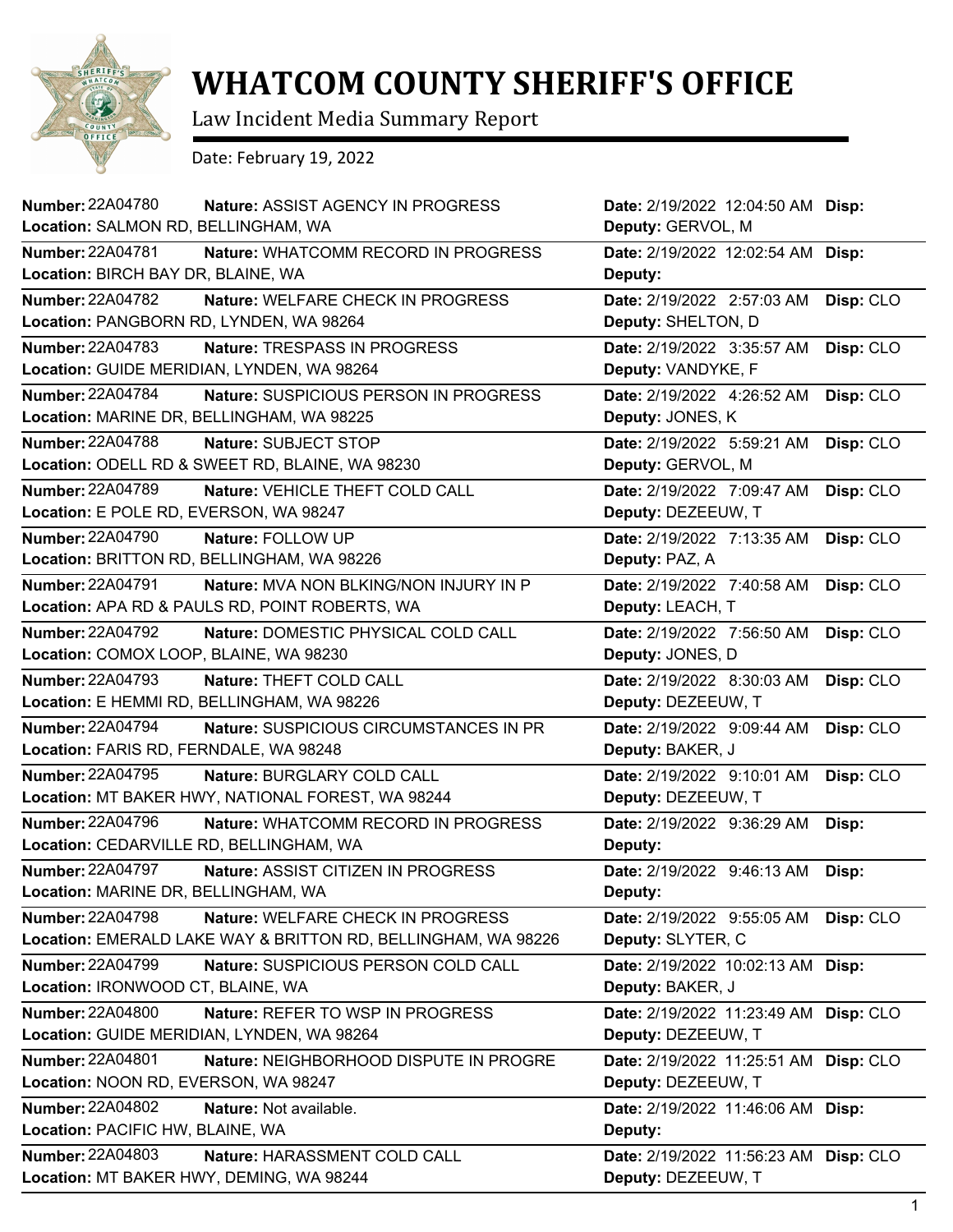| <b>Number: 22A04805</b><br>Nature: MENTAL COLD CALL                                                                                            | Date: 2/19/2022 12:09:51 PM Disp: CLO   |
|------------------------------------------------------------------------------------------------------------------------------------------------|-----------------------------------------|
| Location: SURF PL, BLAINE, WA 98230                                                                                                            | Deputy: JONES, D                        |
| <b>Number: 22A04806</b><br>Nature: REFER TO WSP IN PROGRESS                                                                                    | Date: 2/19/2022 12:11:33 PM Disp:       |
| Location: AT, DEMING, WA                                                                                                                       | Deputy:                                 |
| <b>Number: 22A04809</b><br>Nature: THEFT COLD CALL                                                                                             | Date: 2/19/2022 12:20:01 PM Disp: CLO   |
| Location: EVERSON GOSHEN RD, BELLINGHAM, WA 98226                                                                                              | Deputy: BOYD, M                         |
| <b>Number: 22A04811</b><br>Nature: TRESPASS IN PROGRESS                                                                                        | Date: 2/19/2022 12:58:56 PM Disp: CLO   |
| Location: SLATER RD, BELLINGHAM, WA 98226                                                                                                      | Deputy: PAZ, A                          |
| Number: 22A04812<br>Nature: FOLLOW UP                                                                                                          | Date: 2/19/2022 1:03:27 PM Disp: CLO    |
| Location: MERIDIAN ST, BELLINGHAM, WA 98226                                                                                                    | Deputy: PAZ, A                          |
| Number: 22A04813<br>Nature: REFER TO WSP IN PROGRESS                                                                                           | Date: 2/19/2022 1:06:28 PM<br>Disp:     |
| Location: NB I5 AT & NULLE RD, BELLINGHAM, WA                                                                                                  | Deputy:                                 |
| Number: 22A04814<br>Nature: ALARM AUDIBLE IN PROGRESS                                                                                          | Date: 2/19/2022 1:52:02 PM<br>Disp:     |
| Location: SOUTH BAY DR, SEDRO WOOLLEY, WA                                                                                                      | Deputy: SLYTER, C                       |
| Number: 22A04815<br>Nature: BURGLARY IN PROGRESS                                                                                               | Date: 2/19/2022 2:16:31 PM<br>Disp: CAA |
| Location: NORTHWEST DR, BELLINGHAM, WA 98226                                                                                                   | Deputy: JAMES, J                        |
| Arrested: JOHNNIE, JAKE S.<br>Age: 36                                                                                                          |                                         |
| Offenses: Trespass, Real Property, Burglary 1st, Theft, From Vehicle, Theft, Firearm, Unlawful Poss Firearm, Weapons<br>Offense, Vehicle Prowl |                                         |
| <b>Number: 22A04817</b><br>Nature: Not available.                                                                                              | Date: 2/19/2022 2:55:19 PM<br>Disp: CAA |
| Location: PORTAL WAY, CUSTER, WA 98240                                                                                                         | Deputy: WILSON, J                       |
| Arrested: ABRAHAM, TENSY T.<br>Age: 29                                                                                                         |                                         |
| Offenses: Traffic, DUI Alcohol                                                                                                                 |                                         |
| Number: 22A04818<br>Nature: ASSIST CITIZEN COLD CALL                                                                                           | Date: 2/19/2022 3:07:44 PM<br>Disp: CLO |
| Location: HALVERSTICK RD, LYNDEN, WA 98264                                                                                                     | Deputy: INGERMANN, N                    |
| Number: 22A04819<br>Nature: REFER TO WSP IN PROGRESS                                                                                           | Date: 2/19/2022 3:18:07 PM<br>Disp:     |
| Location: E LAUREL RD & GUIDE MERIDIAN, WA                                                                                                     | Deputy:                                 |
| Number: 22A04820<br>Nature: BURGLARY IN PROGRESS                                                                                               | Date: 2/19/2022 3:24:19 PM<br>Disp:     |
| Location: NORTHWEST DR, BELLINGHAM, WA                                                                                                         | Deputy:                                 |
| <b>Number: 22A04821</b><br>Nature: WELFARE CHECK IN PROGRESS                                                                                   | Date: 2/19/2022 4:01:29 PM Disp:        |
| Location: NORTHWEST DR & SLATER RD, BELLINGHAM, WA 98226                                                                                       | Deputy: JONES, D                        |
| <b>Number: 22A04822</b><br>Nature: HANGUP (911) IN PROGRESS                                                                                    | Date: 2/19/2022 4:16:00 PM<br>Disp:     |
| Location: LAKEVIEW ST, BELLINGHAM, WA                                                                                                          | Deputy:                                 |
| <b>Number: 22A04823</b><br>Nature: REFER TO WSP IN PROGRESS                                                                                    | Date: 2/19/2022 4:49:53 PM<br>Disp:     |
| Location: NB I5 AT & MP 27, CUSTER, WA                                                                                                         | Deputy:                                 |
| <b>Number: 22A04824</b><br>Nature: ASSIST AGENCY IN PROGRESS                                                                                   | Disp: CLO<br>Date: 2/19/2022 4:53:05 PM |
| Location: NB I5 AT & MP 27, CUSTER, WA                                                                                                         | Deputy: HEYSTEK, L                      |
| <b>Number: 22A04825</b><br>Nature: ALARM AUDIBLE IN PROGRESS                                                                                   | Disp: CLO<br>Date: 2/19/2022 5:12:18 PM |
| Location: TYEE DR, POINT ROBERTS, WA 98281                                                                                                     | Deputy: LEACH, T                        |
| <b>Number: 22A04828</b><br>Nature: ASSIST CITIZEN IN PROGRESS                                                                                  | Date: 2/19/2022 5:48:32 PM<br>Disp: CLO |
| Location: VISTA DR, FERNDALE, WA 98248                                                                                                         | Deputy: ALLEN, J                        |
| <b>Number: 22A04829</b><br>Nature: WELFARE CHECK IN PROGRESS                                                                                   | Date: 2/19/2022 6:20:26 PM<br>Disp: CLO |
| Location: GUIDE MERIDIAN, BELLINGHAM, WA 98226                                                                                                 | Deputy: INGERMANN, N                    |
| <b>Number: 22A04830</b><br>Nature: MENTAL COLD CALL                                                                                            | Date: 2/19/2022 7:28:49 PM<br>Disp: CLO |
| Location: SURF PL, BLAINE, WA 98230                                                                                                            | Deputy: ALLEN, J                        |
| Number: 22A04832<br>Nature: REFER TO WSP IN PROGRESS                                                                                           | Date: 2/19/2022 7:48:22 PM<br>Disp:     |
| Location: GUIDE MERIDIAN & KELLY RD, BELLINGHAM, WA                                                                                            | Deputy:                                 |
| <b>Number: 22A04833</b><br>Nature: SEX OFFENDER REGISTRATION                                                                                   | Date: 2/19/2022 8:06:59 PM<br>Disp:     |
| Location: LAWRENCE RD, EVERSON, WA                                                                                                             | Deputy: INGERMANN, N                    |
|                                                                                                                                                |                                         |